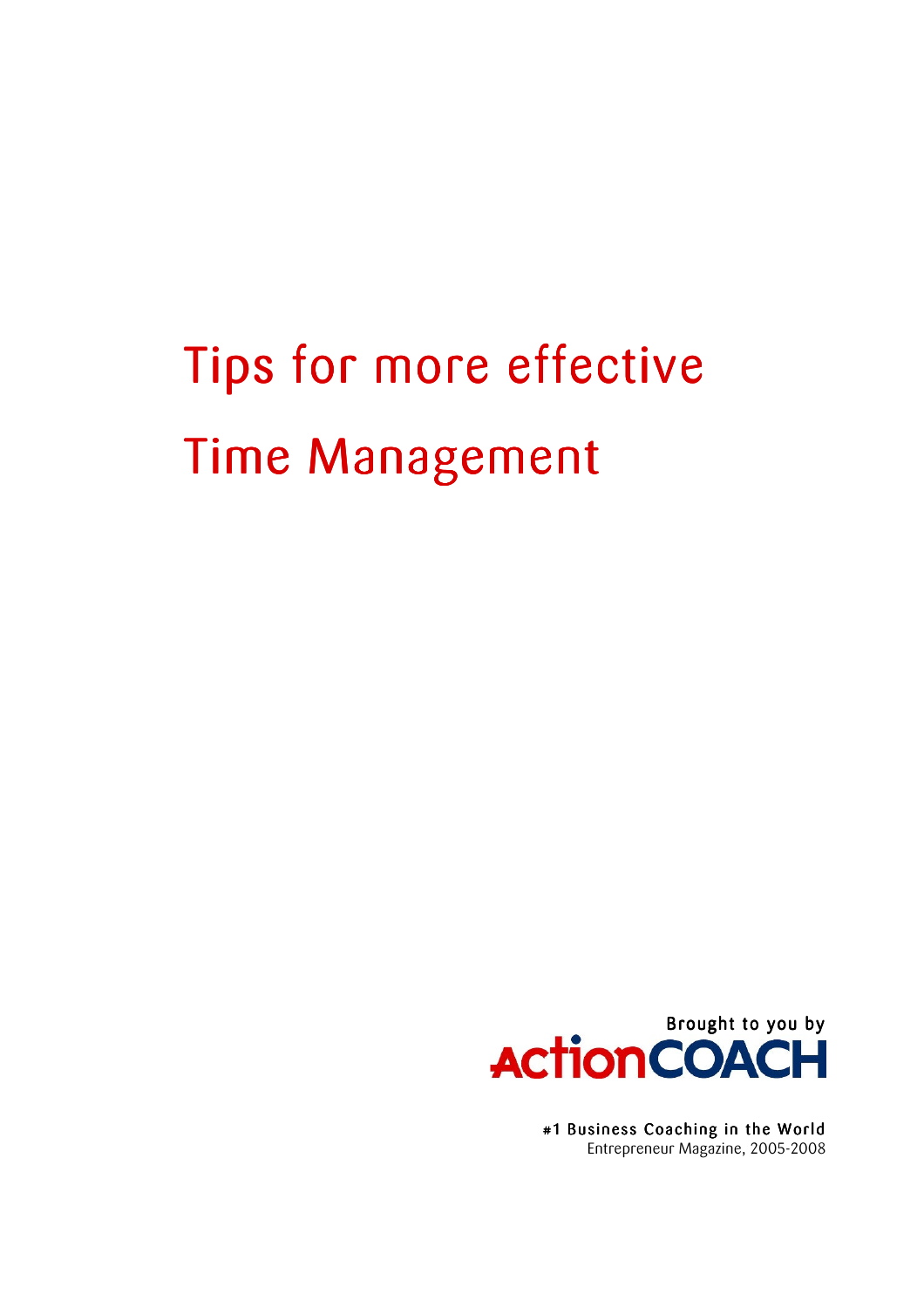## 1. Spend time planning and organising.

Time spent thinking and planning is time well spent. They say if you fail to take time for planning, you are, in effect, planning to fail. Organise in a way that makes sense to you. If you need colour and pictures, use a lot on your calendar or planning book. Some people need to have papers filed away; others get their creative energy from their piles. So forget the 'shoulds' and organize your way.

#### 2. Set goals.

Goals give your life, and the way you spend your time, direction. When asked the secret to amassing his fortune, one of the famous Hunt brothers from Texas replied: "First you've got to decide what you want." Set goals which are specific, measurable, realistic and achievable - each goal is the next stepping stone towards your ultimate destination. The best goals are those which cause you to 'stretch' but not 'break' as you strive for achievement. Goals can give creative people a much needed sense of direction.

#### 3. Prioritise.

Use the 80-20 Rule: the rule is based on the work of the Italian economist Vilfredo Pareto and states that 80 per cent of the reward comes from 20 per cent of the effort. The trick to prioritising is to identify that valuable 20 per cent. Then allocate enough time to complete these tasks properly. Prioritise by colour, number or letter - whichever method makes the most sense to you. Flagging items with a deadline is another idea for helping you stick to your priorities.

#### 4. Use a to do list.

Some people benefit from a daily To Do list, which they construct either last thing at night or first thing in the morning. A To Do list can be combined with a calendar or schedule. You might prefer a 'running' To Do list which is continuously updated.

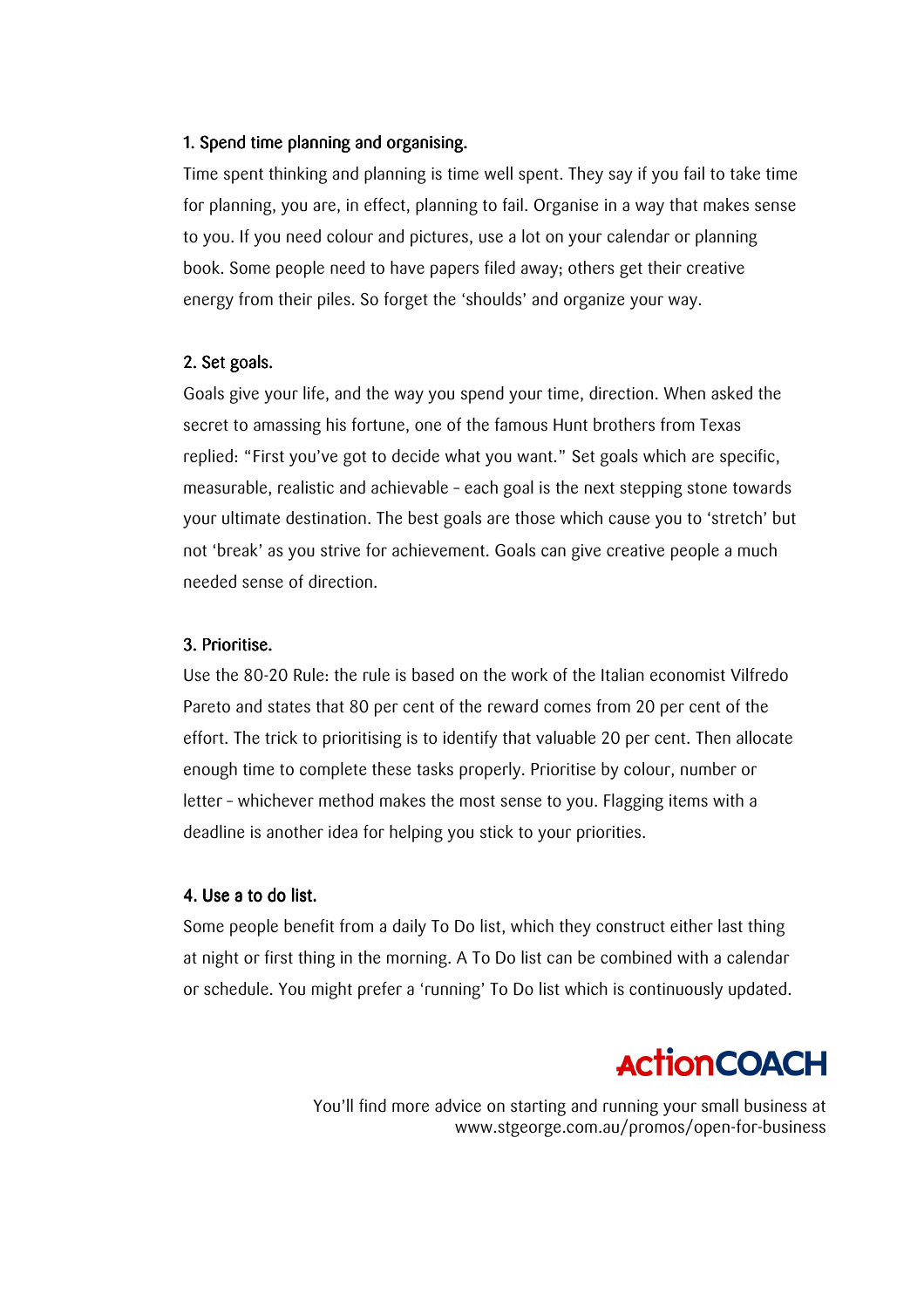The To Do list styles can be combined as well - whatever works best for you. Don't be afraid to try a new system. Innovation can lead to great things!

## 5. Be flexible.

Allow time for interruptions and distractions. Many time management experts suggest you don't make firm plans for any more than 50 per cent of your time. With only half of your time planned, you're flexible enough to handle interruptions and unplanned 'emergencies'. When you expect to be interrupted, schedule routine tasks. Save (or make) larger blocks of time for your priorities. When interrupted, "What is the most important thing I can be doing with my time right now?" to help you get back on track fast.

# 6. Consider your biological prime time.

That's the time of day when you are at your best. Are you a 'morning person', a 'night owl', or a 'late afternoon whiz'? Knowing when your best time is and planning to use that time of day for your priorities is effective time management.

# 7. Do the right thing right.

Noted management expert, Peter Drucker, says "doing the right thing is more important than doing things right". Doing the right thing is effectiveness; doing things right is efficiency. Focus first on the most effective way to do something (the right thing), then concentrate on the most efficient way to do it (the right way).

## 8. Eliminate the urgent.

Urgent tasks have short-term consequences while important tasks are those with long-term, goal-related implications. Work towards reducing the urgent things so you'll have time for your important priorities. Flagging or highlighting items on

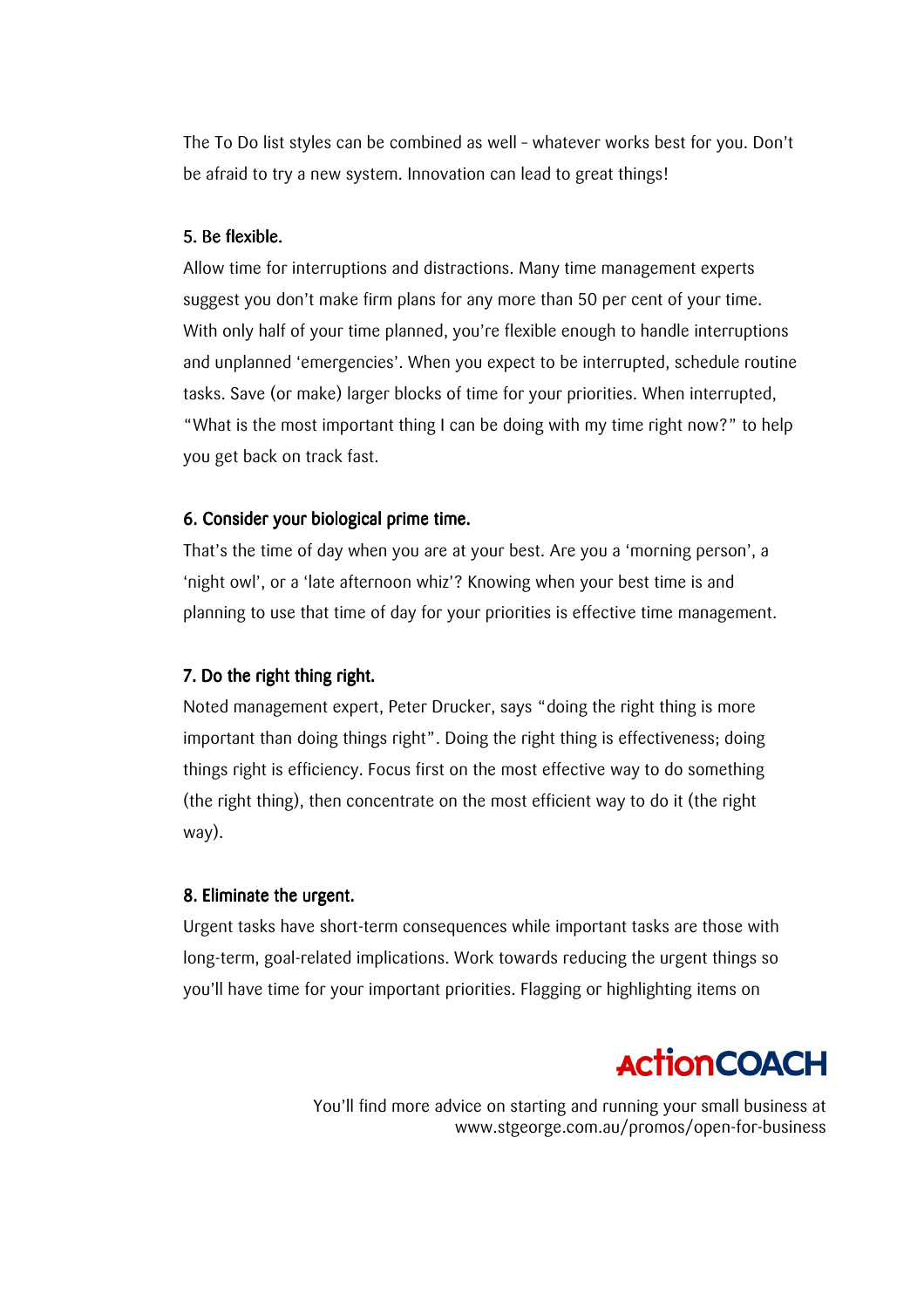your To Do list or attaching a deadline to each item may prevent important items from becoming emergencies. Your goal-related tasks should be completed properly, without being rushed.

## 9. Practise the art of intelligent neglect.

Eliminate from your life trivial tasks or those tasks which do not have long-term consequences for you. Can you delegate or eliminate anything on your To Do list? Focus on those tasks which you alone can do.

# 10. Avoid being a perfectionist.

In the Malaysian culture, only the gods are considered capable of producing anything perfect. Whenever something is made, a flaw is left on purpose so the gods will not be offended. Yes, some things need to be closer to perfect than others, but perfectionism - paying unnecessary attention to detail - can be a form of procrastination.

## 11. Conquer procrastination.

When you are avoiding something, break it into smaller tasks and do just one of the smaller tasks or set a timer and work on the big task for just 15 minutes. By doing a little at a time, eventually you'll reach a point where you'll want to finish.

## 12. Learn to say 'no'.

Such a small word - and so hard to say. Getting your goals clear may help. Block time for important private priorities, like family and friends. But first you must be convinced that you and your priorities are important - that seems to be the hardest part in learning to say 'no'. Once you've convinced yourself of that, saying 'no' gets easier.